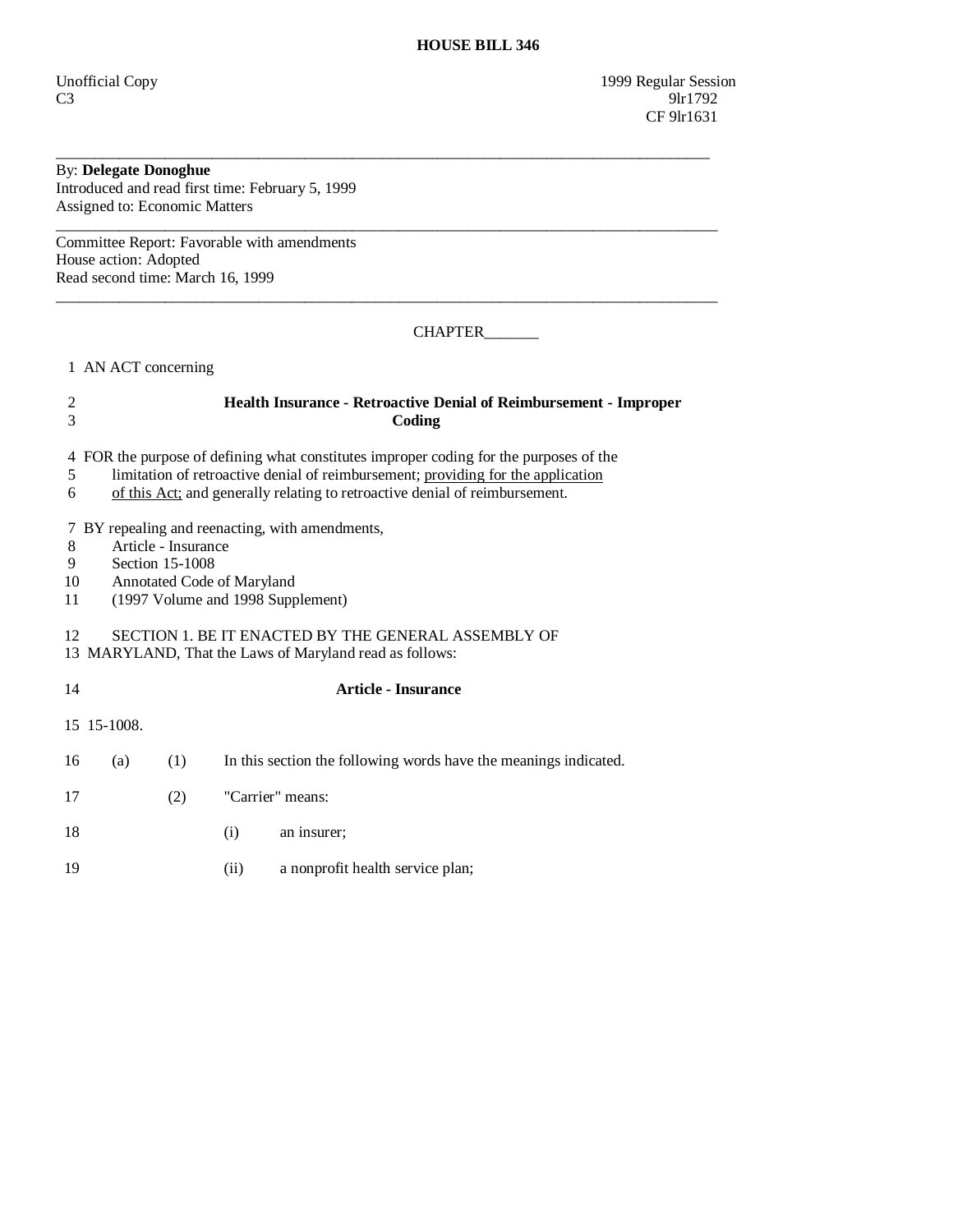| 2  |                                                        |          | <b>HOUSE BILL 346</b>                                                                                                                                                                                                                                                                        |
|----|--------------------------------------------------------|----------|----------------------------------------------------------------------------------------------------------------------------------------------------------------------------------------------------------------------------------------------------------------------------------------------|
| 1  |                                                        | (iii)    | a health maintenance organization;                                                                                                                                                                                                                                                           |
|    | 2                                                      | (iv)     | a dental plan organization; or                                                                                                                                                                                                                                                               |
|    | 3<br>4 regulation by the State.                        | (v)      | any other person that provides health benefit plans subject to                                                                                                                                                                                                                               |
|    | 5<br>(3)<br>7 Article to provide health care services. |          | "Health care provider" means a person or entity licensed, certified or<br>6 otherwise authorized under the Health Occupations Article or the Health - General                                                                                                                                |
|    | 8<br>(4)<br>9.<br>10 THAT DOES NOT CONFORM WITH:       |          | "IMPROPER CODING" MEANS THE USE OF A PROCEDURAL CODE FOR<br>A PROCEDURE OR SERVICE DELIVERED, IN A SUBMISSION OF CLAIM INFORMATION,                                                                                                                                                          |
| 11 | 12                                                     | $\oplus$ | <b>THE VERSION OF THE AMERICAN MEDICAL ASSOCIATION'S</b><br>CLINICAL PROCEDURAL TERMINOLOGY CODE BOOK IN EFFECT ON THE DATE A<br>CLAIM WAS SUBMITTED TO A CARRIER FOR REIMBURSEMENT; OR                                                                                                      |
|    | 14<br>15<br>16                                         | (H)      | THE CODING GUIDELINES THAT A CARRIER HAS PROVIDED IN<br>WRITING TO THE HEALTH CARE PROVIDER THAT ARE IN EFFECT ON THE DATE THAT<br>THE CLAIM WAS SUBMITTED TO THE CARRIER FOR REIMBURSEMENT.                                                                                                 |
| 17 | (4)<br>21 WITH:                                        |          | "IMPROPER CODING" MEANS THE INACCURATE OR INAPPROPRIATE<br>18 DESCRIPTION OF A SERVICE OR GROUP OF SERVICES BY A HEALTH CARE PROVIDER<br>19 FOR PAYMENT BY A CARRIER THAT USES PROCEDURAL CODES FOR THE SERVICE OR<br>20 GROUP OF SERVICES DELIVERED, WHERE THE DESCRIPTION DOES NOT CONFORM |
| 22 | 23<br>24 RENDERED:                                     | (I)      | THE APPLICABLE CURRENT PROCEDURAL TERMINOLOGY (CPT)<br>CODE IN EFFECT ON THE DATE THE SERVICE OR GROUP OF SERVICES WERE                                                                                                                                                                      |
| 25 | 26 FOR MEDICAL SERVICES; OR                            |          | AS ADOPTED BY THE AMERICAN MEDICAL ASSOCIATION<br>Ī.                                                                                                                                                                                                                                         |
| 27 | 28 FOR DENTAL SERVICES;                                |          | 2.<br>AS ADOPTED BY THE AMERICAN DENTAL ASSOCIATION                                                                                                                                                                                                                                          |
|    | 29<br>33 SERVICE PROVIDED; OR                          | (II)     | OTHER APPLICABLE CODES UNDER A UNIFORM CODING<br>30 SCHEME REQUIRED BY THE CARRIER, IN EFFECT ON THE DATE THE SERVICE OR<br>31 GROUP OF SERVICES WERE RENDERED, IN INSTANCES WHERE A CURRENT<br>32 PROCEDURAL TERMINOLOGY (CPT) CODE IS NOT THE APPLICABLE CODE FOR THE                      |
|    | 34<br>36 WERE RENDERED.                                | (III)    | THE PROVISIONS OF THE HEALTH CARE PROVIDER'S CONTRACT<br>35 WITH THE CARRIER IN EFFECT ON THE DATE THE SERVICE OR GROUP OR SERVICES                                                                                                                                                          |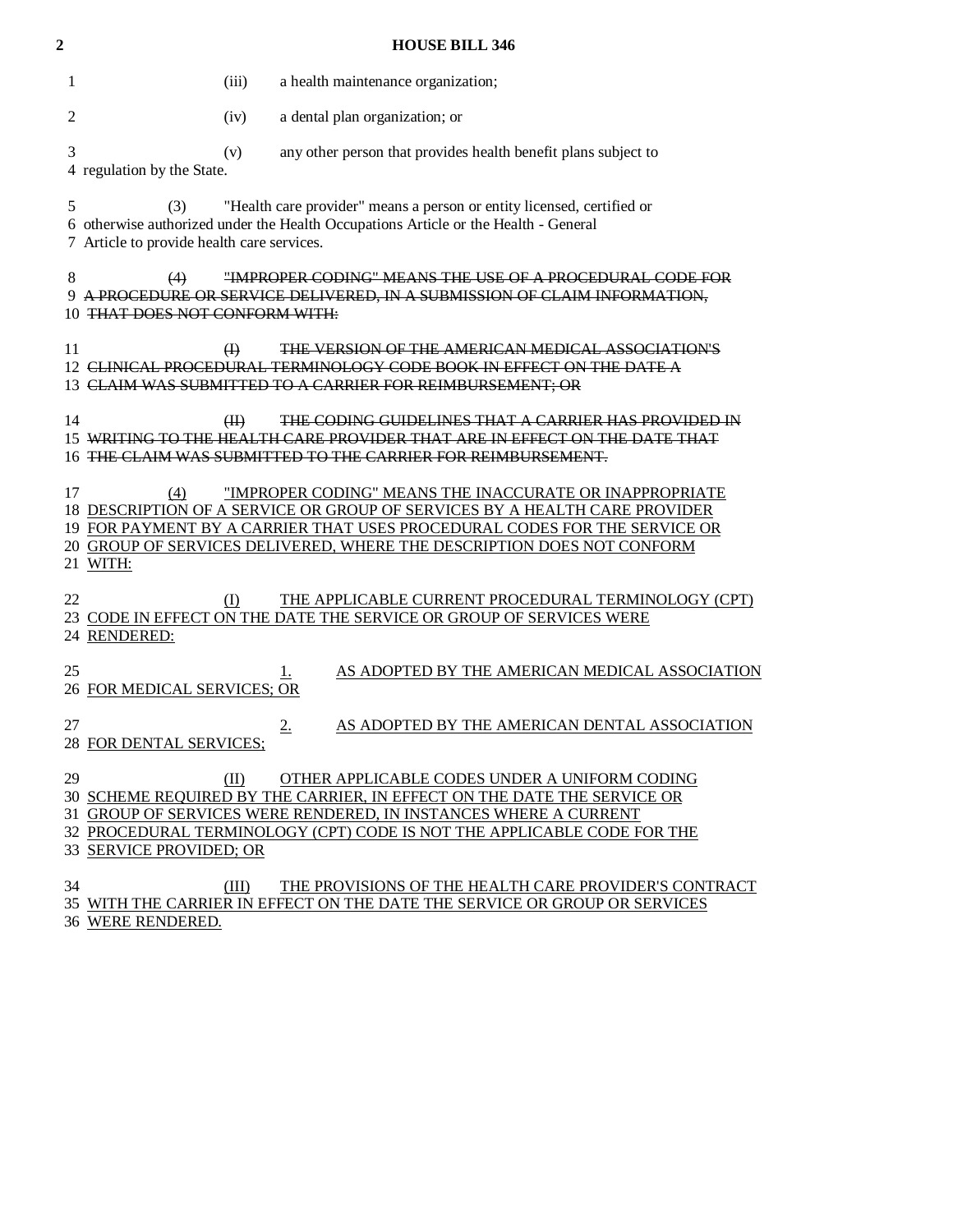#### **3 HOUSE BILL 346**

 1 (b) (1) If a carrier retroactively denies reimbursement to a health care 2 provider, the carrier:

3 (i) may only retroactively deny reimbursement for services subject

4 to coordination of benefits with another carrier, the Maryland Medical Assistance

5 Program, or the Medicare Program during the 18-month period after the date that

6 the carrier paid the claim submitted by the health care provider; and

 7 (ii) except as provided in item (i) of this paragraph, may only 8 retroactively deny reimbursement during the 6-month period after the date that the 9 carrier paid the claim submitted by the health care provider.

 10 (2) (i) A carrier that retroactively denies reimbursement to a health 11 care provider under paragraph (1) of this subsection shall provide the health care 12 provider with a written statement specifying the basis for the retroactive denial.

 13 (ii) If the retroactive denial of reimbursement results from 14 coordination of benefits, the written statement shall provide the name and address of 15 the entity acknowledging responsibility for payment of the denied claim.

 16 (c) Except as provided in subsection (d) of this section, a carrier that does not 17 comply with the provisions of subsection (b) of this section may not retroactively deny 18 reimbursement or attempt in any manner to retroactively collect reimbursement 19 already paid to a health care provider by reducing reimbursements currently owed to 20 the health care provider, withholding future reimbursement, or in any other manner 21 affecting the future reimbursement to the health care provider.

22 (d) The provisions of subsection  $(b)(1)$  of this section do not apply if a carrier 23 retroactively denies reimbursement to a health care provider because OF IMPROPER 24 CODING OR the information submitted to the carrier was fraudulent or improperly 25 coded.

 26 (e) If a carrier retroactively denies reimbursement for services as a result of 27 coordination of benefits under provisions of subsection  $(b)(1)(i)$  of this section, the 28 health care provider shall have 6 months from the date of denial, unless a carrier 29 permits a longer time period, to submit a claim for reimbursement for the service to 30 the carrier, Maryland Medical Assistance Program, or Medicare Program responsible 31 for payment.

32 SECTION 2. AND IT BE FURTHER ENACTED, That this Act shall apply to a 33 retroactive denial based on improper coding issued on or after October 1, 1999, 34 regardless of the date of the service subject to the retroactive denial.

 35 SECTION 2. 3. AND BE IT FURTHER ENACTED, That this Act shall take 36 effect October 1, 1999.